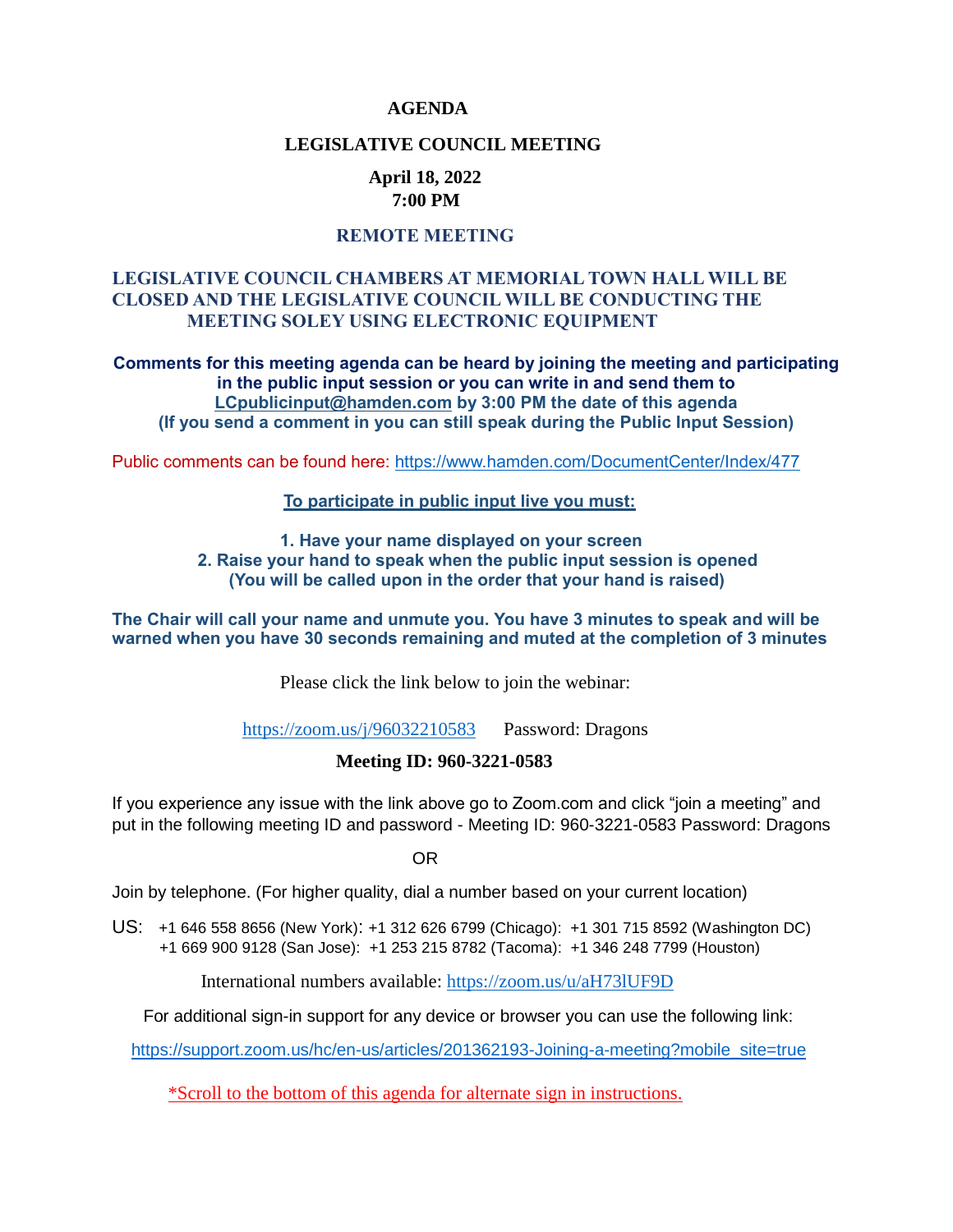**Note: Any member of the public may request, in writing, a physical location and "any electronic equipment necessary" to attend the meeting in real time. Said request shall be made to [KRenta@Hamden.com](mailto:KRenta@Hamden.com) not less than twenty-four (24) hours prior to the meeting. Said individual shall have the "same opportunities to provide comment or otherwise participate" in the meeting as would be afforded if the meeting was held in person with the following exception: Under law, the Legislative Council is not required to adjourn or postpone a meeting if such person loses the ability to participate because of an interruption, failure or degradation of such person's connection to the meeting by electronic equipment. Since the meeting is remote, participation by a quorum of members of the Legislative Council is expressly prohibited and will not be present at the physical location.**

# **1. CALL OF THE MEETING AND TAKING OF THE ROLL**

# **2. PLEDGE OF ALLEGIANCE**

- **3. PUBLIC INPUT SESSION**
- **4. CORRESPONDENCE**
- **5. REPORT OF THE PRESIDENT**
- **6. REPORT OF BOARDS AND DEPARTMENTS**

# **7. REPORTS OF COUNCIL LIAISONS**

**8. APPROVAL OF PREVIOUS MINUTES –** March 28, 2022 & April 4, 2022 [https://www.hamden.com/AgendaCenter/ViewFile/Minutes/\\_03282022-2915](https://www.hamden.com/AgendaCenter/ViewFile/Minutes/_03282022-2915) [https://www.hamden.com/AgendaCenter/ViewFile/Minutes/\\_04042022-2932](https://www.hamden.com/AgendaCenter/ViewFile/Minutes/_04042022-2932)

## **9. EXECUTIVE SESSION:**

**10. CONSENT CALENDAR: The Consent Calendar includes all items that have passed unanimously in Committee on April 4th and will now be considered in toto by unanimous consent:**

**1. Refund of Property Taxes collected between July 1, 2021 and June 30, 2022 – (17) totaling \$24,418.08**

<https://www.hamden.com/DocumentCenter/View/5668/Tax-Refunds-REVISED--04-04-2022>

**2. Refund of Motor Vehicle Taxes collected between July 1, 2021 and June 30, 2022 – (57) totaling \$14,530.37**

<https://www.hamden.com/DocumentCenter/View/5635/Tax-Refunds---04-04-2022-2>

**3. Order authorizing interdepartmental transfer 2021-2022 Fiscal Year Budget \$79,000- (From Police Dept. to Personnel Dept.)**

[https://www.hamden.com/DocumentCenter/View/5646/04042022\\_Order-Interdept-](https://www.hamden.com/DocumentCenter/View/5646/04042022_Order-Interdept-%20%20%20%20%20%20%20%20%20Transfer-HPD-Personnel-79k)Transfer-HPD-Personnel-79k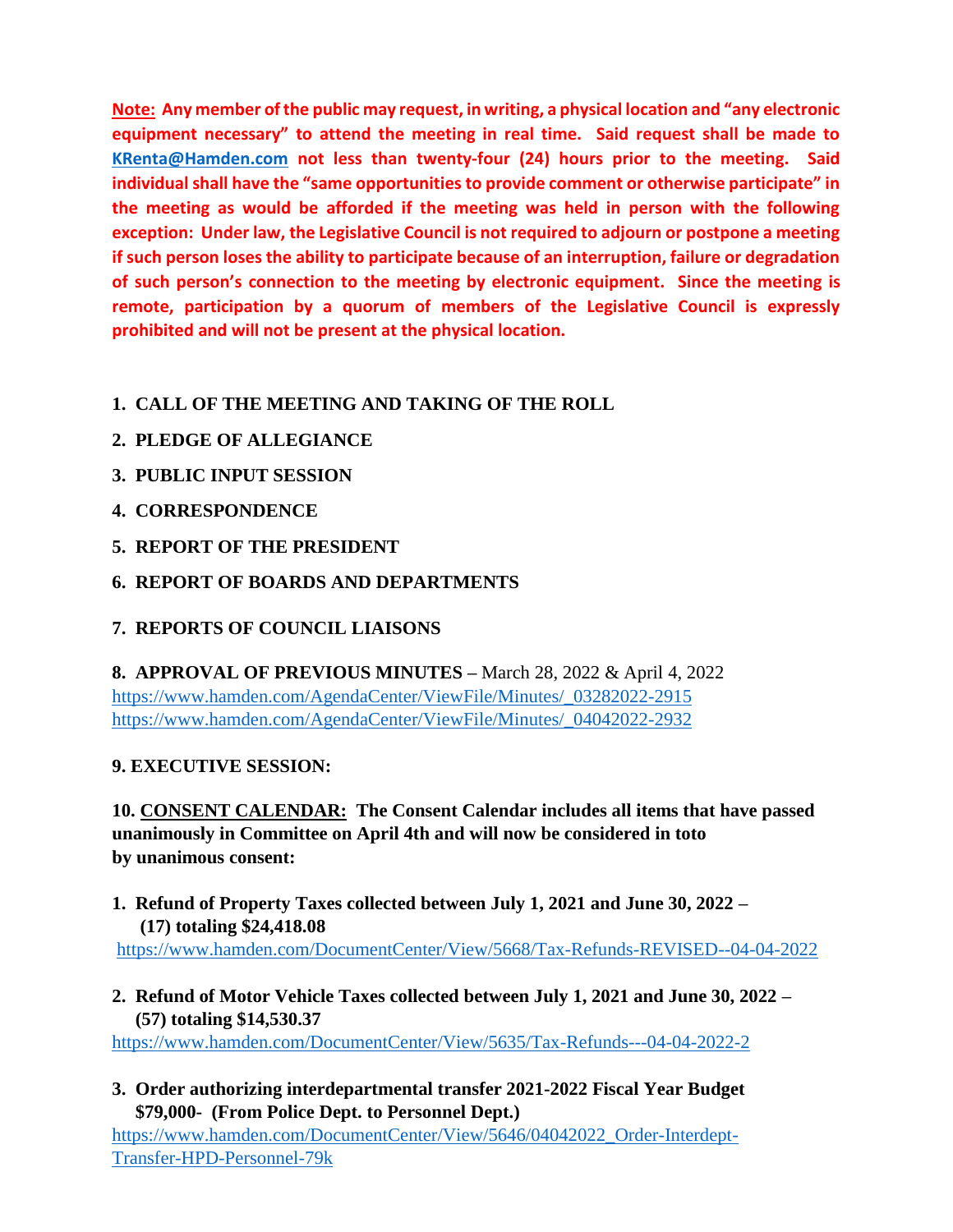**4. Order authorizing interdepartmental transfer 2021-2022 Fiscal Year Budget - \$175,000 (Accrued Benefits/Retirements) From multiple accounts**

[https://www.hamden.com/DocumentCenter/View/5650/04042022\\_Order-Inter-Dept-Transfer-](https://www.hamden.com/DocumentCenter/View/5650/04042022_Order-Inter-Dept-Transfer-HPD-AC--LC---Accrued-Benefits-175k)[HPD-AC--LC---Accrued-Benefits-175k](https://www.hamden.com/DocumentCenter/View/5650/04042022_Order-Inter-Dept-Transfer-HPD-AC--LC---Accrued-Benefits-175k)

**5. Order authorizing the Town of Hamden to participate in the State of Connecticut Elderly and Disabled Demand Responsive Municipal Grant Program (\$57,919)**

[https://www.hamden.com/DocumentCenter/View/5636/04042022\\_Order-Elderly--Disabled-](https://www.hamden.com/DocumentCenter/View/5636/04042022_Order-Elderly--Disabled-Municipal-Grant-57919)[Municipal-Grant-57919](https://www.hamden.com/DocumentCenter/View/5636/04042022_Order-Elderly--Disabled-Municipal-Grant-57919)

**6. Order committing to fund Local Transportation Capital Improvement Program Bridge Replacements and Sidewalk Improvement – State Project No. L061-0001 Bridge No. 04168 – Waite Street over Lake Whitney Bridge No. 061-019-Mather Street over Lake Whitney**

[https://www.hamden.com/DocumentCenter/View/5649/04042022\\_Order-commitment-to-fund-](https://www.hamden.com/DocumentCenter/View/5649/04042022_Order-commitment-to-fund-Bridge--Sidewalk-LOTCIP)[Bridge--Sidewalk-LOTCIP](https://www.hamden.com/DocumentCenter/View/5649/04042022_Order-commitment-to-fund-Bridge--Sidewalk-LOTCIP)

## **11. REGULAR AGENDA:**

1. Amendment to §95.11 (B) of the Code of Ordinances [https://www.hamden.com/DocumentCenter/View/5648/04042022\\_Amendment-Sec-](https://www.hamden.com/DocumentCenter/View/5648/04042022_Amendment-Sec-9511-B-Code-of-Ordinances---Alcoholic-Bev-in-Parks)[9511-B-Code-of-Ordinances---Alcoholic-Bev-in-Parks](https://www.hamden.com/DocumentCenter/View/5648/04042022_Amendment-Sec-9511-B-Code-of-Ordinances---Alcoholic-Bev-in-Parks)

## **12. UNFINISHED BUSINESS:**

1. Order approving fourth amendment to an agreement between the Town of Hamden and Mutual Housing Association of South Central Connecticut, Inc. for the purchase and sale of 560 Newhall Street, Hamden

[https://www.hamden.com/DocumentCenter/View/5722/Order-approving-fourth](https://www.hamden.com/DocumentCenter/View/5722/Order-approving-fourth-amendment-to-Mutual-Housing-Agreement-04-18-2022)[amendment-to-Mutual-Housing-Agreement-04-18-2022](https://www.hamden.com/DocumentCenter/View/5722/Order-approving-fourth-amendment-to-Mutual-Housing-Agreement-04-18-2022)

# **13. NEW BUSINESS:** (Public input if new business not listed is added)

# **14. ADJOURNMENT:**

## Alternate ZOOM sign in info:

1. Join using Zoom from your computer, tablet or smartphone by using the following link: <https://zoom.us/j/96032210583>Password: Dragons

2. If you already have the Zoom App or go to the Zoom.com website, simply select "join a meeting" and complete the following: Webinar ID: 960-3221-0583 Password: Dragons